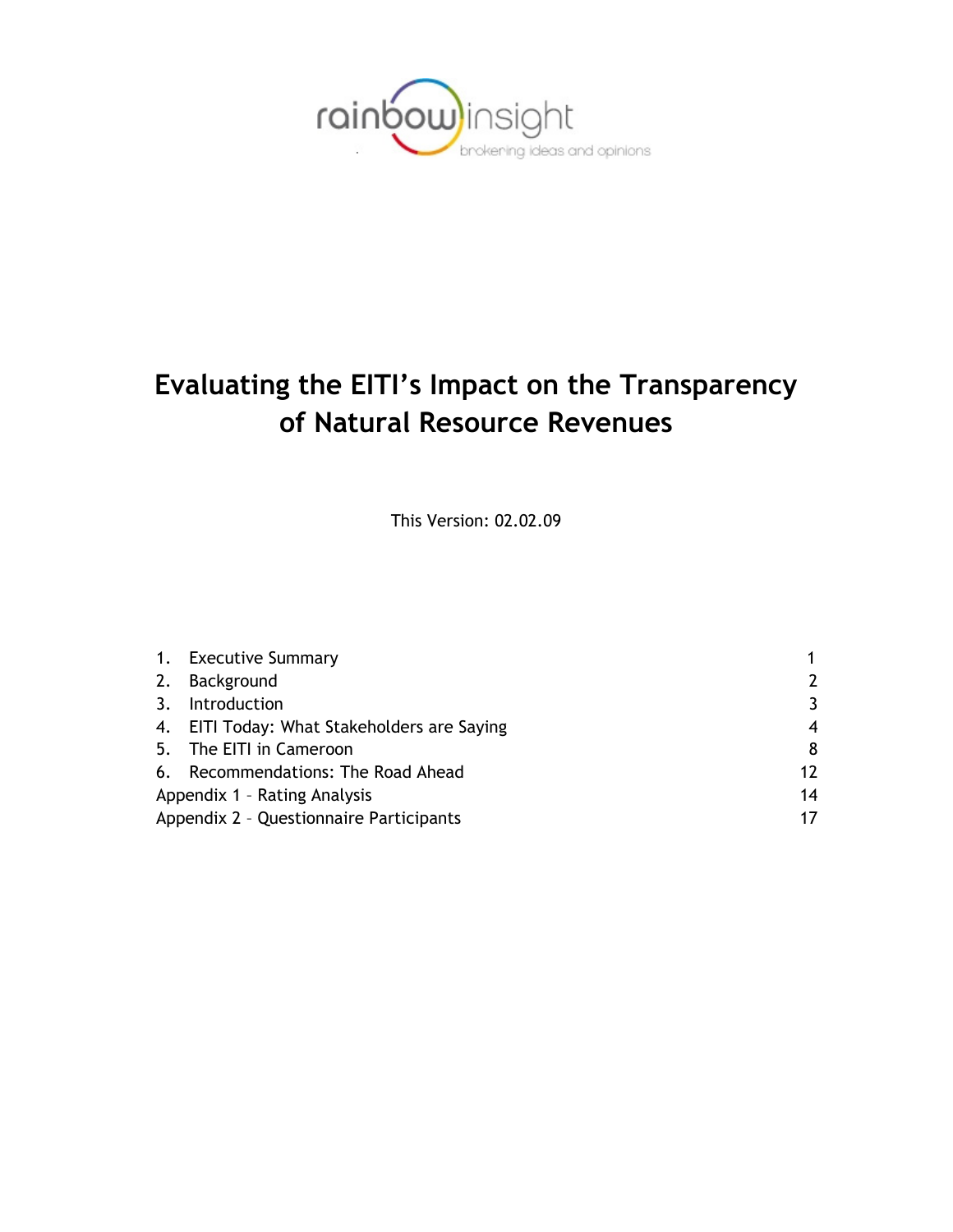#### **1. Executive Summary**

The Extractive Industries Transparency Initiative (EITI) stands at a crucial point in its short history. Several of its candidate countries are now on the cusp of "validation," marking their compliance with the EITI's policies and procedures. It is in this context that Rainbow Insight was requested by the EITI Secretariat in November 2008 to perform an evaluation of the initiative's impact, both as a tool of public policy and as a mechanism for promoting multistakeholder engagement on natural resource revenues, with the objective of presenting the evaluation's findings at the EITI's International Conference in Doha in February 2009.

We find that the EITI is making a number of direct and indirect contributions to "good governance" with respect to natural resource revenues. First, it is establishing an emerging standard for the reporting of natural resource revenues by both corporations and governments. Second, within candidate countries it is providing a model of multi-stakeholder dialogue on a critical issue of public policy. Third, at the international level it is similarly forging a network composed of civil servants, corporate executives, and representatives of global civil society who share a commitment to revenue transparency in the hope of promoting economic development and poverty reduction.

At the same time, the EITI continues to face a number of challenges. Most important of these is that while several countries are expected to undergo the validation process by early 2010, not one has yet been "validated." Ensuring that candidate countries achieve validation while maintaining the legitimacy and credibility of the process must be the first priority of the EITI Secretariat and Board. The EITI must also be prepared to respond to the global financial crisis that has led to lower commodity—including oil—prices, and to a sharp reduction in financing for new natural resource projects. In that context, governments may feel less pressure to stay on the path toward EITI validation, or they may lack the internal financial resources needed to achieve that objective. If the EITI Secretariat and Board sense a lessening commitment to the initiative given the financial challenges now facing governments, they will need to respond quickly with not only appropriate arguments, but perhaps also with a renewed set of incentives.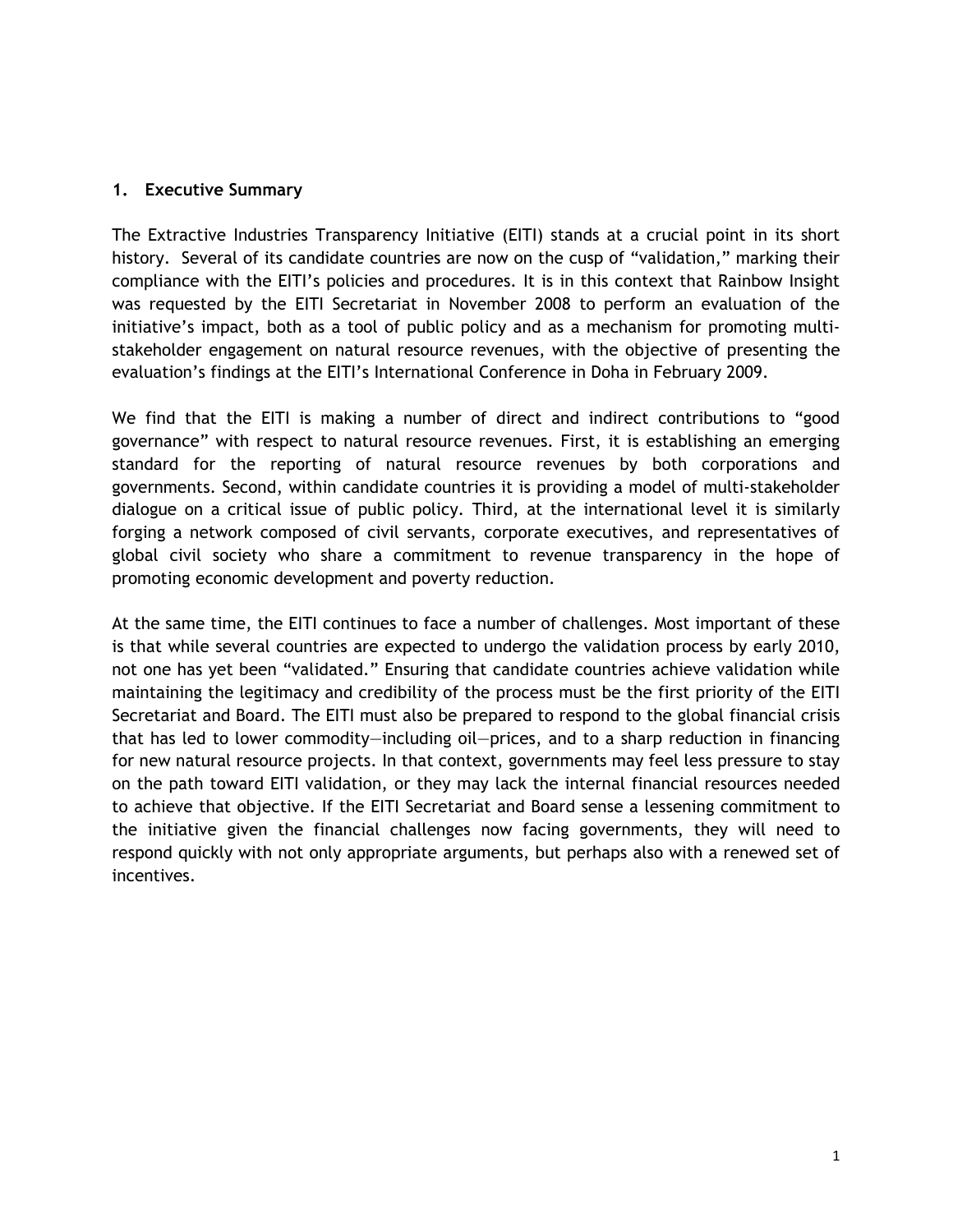#### **2. Background to this Report**

In November 2008 the Secretariat of the Extractive Industries Transparency Initiative (EITI) requested Rainbow Insight to conduct an "evaluation of its impact," to be presented at its international conference in Doha in February 2009. We have understood by the term "impact" not only the extent to which the EITI has emerged as a "global standard" for natural resource revenue transparency, but also the initiative's role in promoting multi-stakeholder dialogue on a critical issue for public policy. This evaluation is largely qualitative and has been based on: a review of published material; a written questionnaire and series of interviews with many EITI stakeholders (including Board members, industry executives, public officials, and members of global civil society); and an on-site visit to an EITI Candidate Country (Cameroon).

In contrast, the EITI Secretariat discouraged Rainbow Insight from conducting for present purposes a "content analysis" of media reporting on the initiative, which many organizations have used in conjunction with their impact evaluations, as a way of assessing public perceptions of an organization over time. As a future exercise, this could prove particularly valuable given the EITI Secretariat's concern with the initiative's role as a "global standard." (We note that among the Secretariat's "indicative" Key Performance Indicators (KPIs) one finds "Awareness Raising," which includes "References to EITI in *The Financial Times.*" The Secretariat also states that it "monitors references to EITI in a broad range of publications" but we do not know whether that monitoring exercise includes content analysis). Further, we were unable to conduct any statistical or econometric testing of the EITI's independent impact on budget transparency owing to the paucity of empirical data or "observations" (no countries have yet been validated as EITI compliant); in the event, statistical or econometric testing of the EITI "residual" would likely prove challenging in the face of other, complementary initiatives which have supporting objectives (e.g. the IMF's ongoing efforts to promote Resource Revenue Transparency), and would likely require more time and resources than were available for the present report.

**The evaluation provided here is the product of Rainbow Insight and the EITI Board and Secretariat take no responsibility for any of its findings or conclusions.**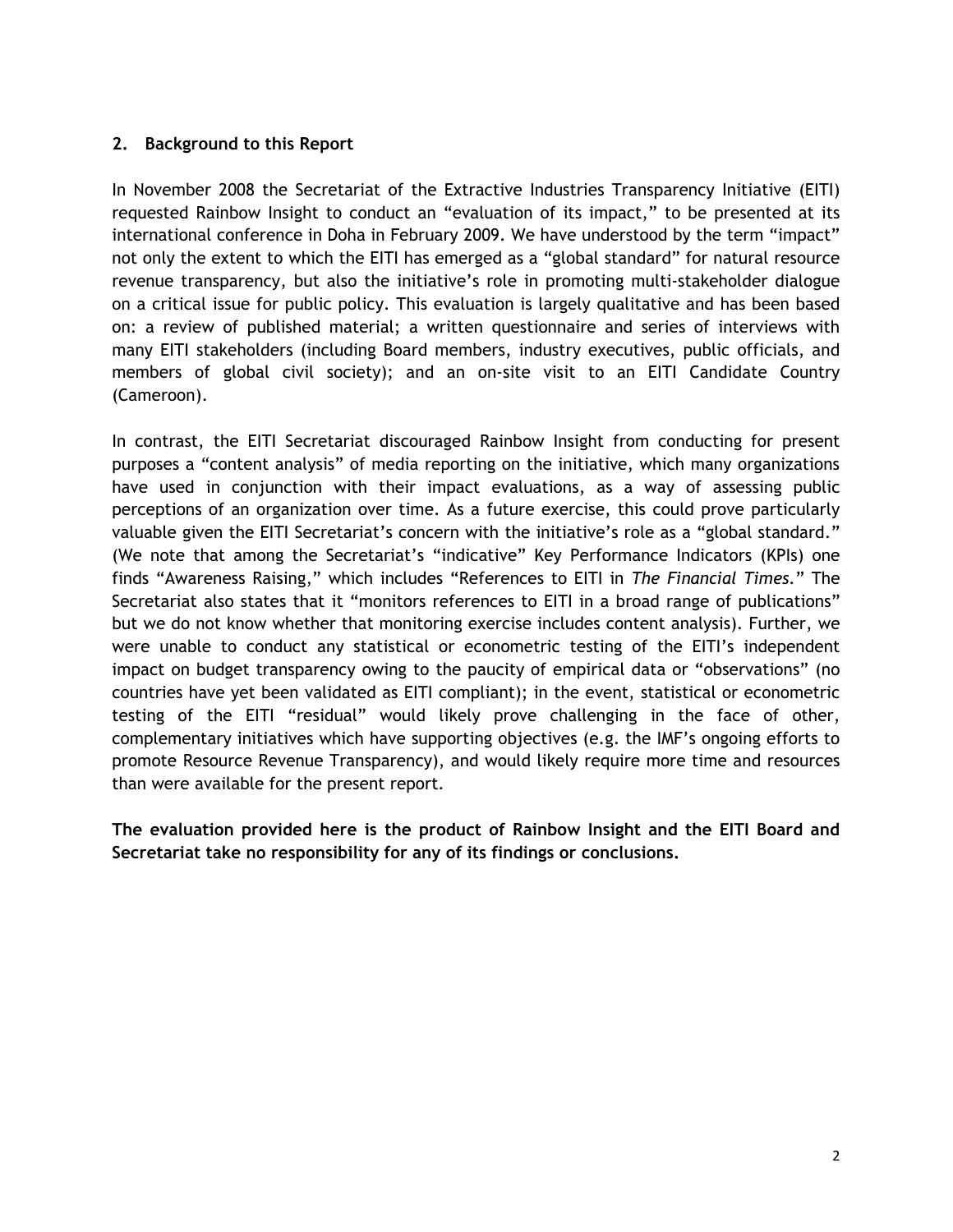#### **3. Introduction**

Social scientists once described the natural resource endowment of a country as a "blessing." In recent years, however, it has instead been called a "curse." The "natural resource curse" has two components, one economic, the other political. The economic component, often called the "Dutch Disease," refers to the detrimental effects of natural resource exploitation on the traditional sectors within an economy. When a country develops and sells its natural resources, this can drive up its exchange rate, making the traditional, traded sectors of the economy less competitive. Economic policy tools must be used to counter the exchange rate appreciation if the traditional sectors are to be maintained.

But even more pernicious are the alleged effects of natural resources on a country's politics. Again, several different effects have been analyzed. First, it is said that when a country's economy becomes dependent on its natural resource wealth, the government tends to reduce or eliminate income taxes, breaking a fundamental bond between the state and its citizens. Because citizens are no longer taxed, governments feel less pressure to report on how oil revenues are being used. Second, in countries with high levels of natural resource wealth, all politics revolves around efforts to get one's hands on the "spigot," and power becomes centralized. This leads governments towards authoritarianism, making it difficult to establish democratic institutions and checks-and-balances. Finally, governments which enjoy high levels of natural resource income tend to be corrupt, given the enormous wealth that is at stake. As a result of this political "curse," economies that depend upon their natural resources have tended not to enjoy sustained development and poverty reduction, as funds have flowed away from projects that would support widespread growth.

The EITI was born to help address some of the challenges facing countries that, despite having a wealth of natural resources, have failed to enjoy the fruits of that potential bounty. Its fundamental method for addressing the problems of these economies is to introduce greater transparency into natural resource revenues and government budgets. Quite simply, the aim of the EITI is to ensure that citizens can reconcile what comes into their economy (the revenue side) with government accounts (the expenditure side), so that both industry and the state become more accountable to those who should ultimately benefit from the nation's resource endowment.

The EITI seeks to advance its transparency objective in large part by requiring "candidate countries" to go through a "validation process." To date, no candidate countries have been validated, which is one of the major concerns that stakeholders have expressed about EITI; more on this below. The validation process requires a "validator" to respond to a set of 18 questions about the country's governance of its natural resources, which goes well beyond reconciling the flow of funds and which incorporates as well, for example, the dissemination of information to "civil society" about these flows.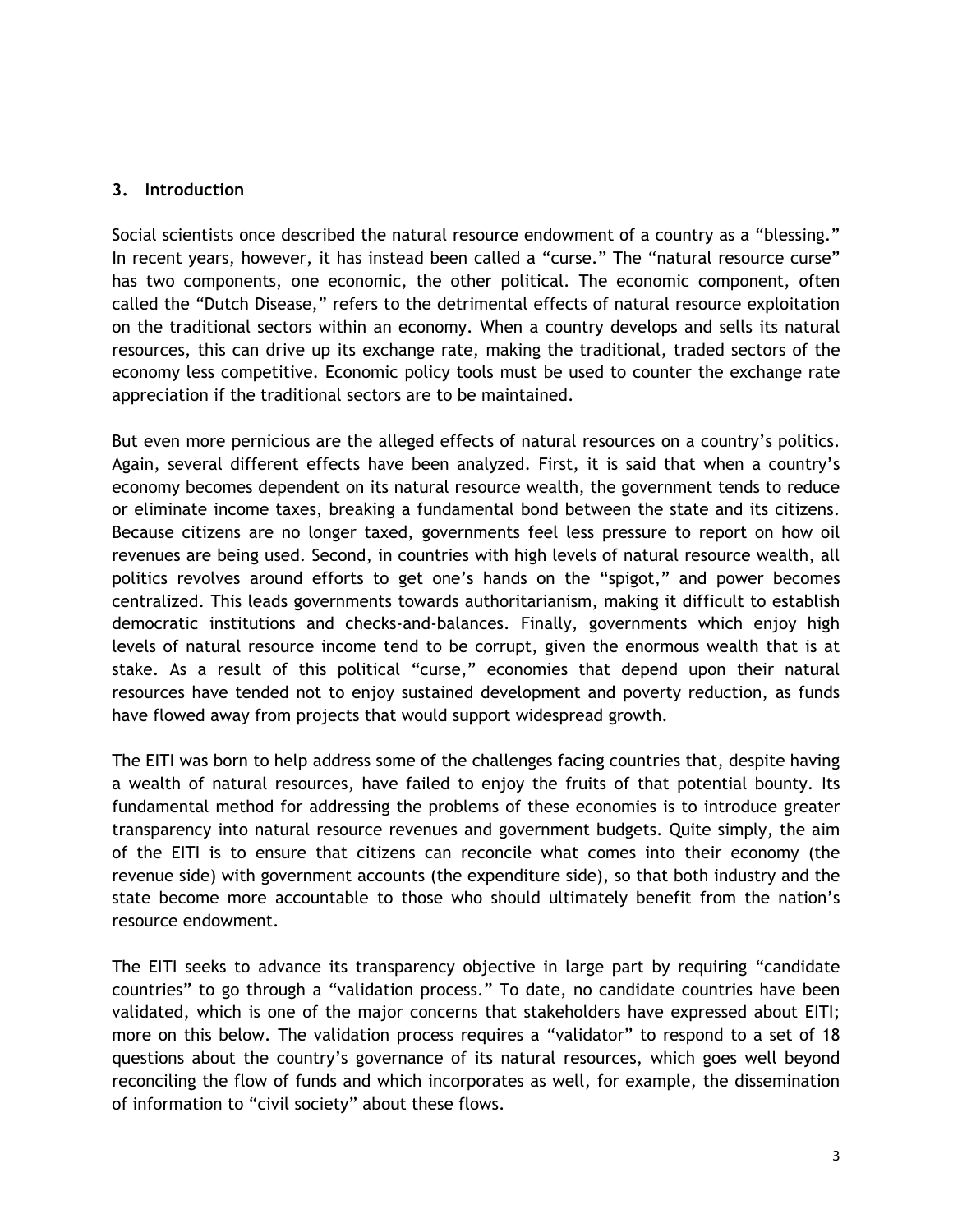In what follows, we will describe what a wide-range of stakeholders think about the EITI and its impact at the present time. We will then turn to a case study of a candidate country, Cameroon, to present a more detailed analysis of some issues that are being raised "on the ground." We conclude with recommendations to the EITI Board and Secretariat.

#### **4. EITI Today: What Stakeholders are Saying**

We would summarize the views that we have collected as follows: *EITI is seen as a success simply by the fact that it exists, with its infrastructure, processes, policies and procedures having now been established. Ensuring that countries now progress from being Candidates through the validation pipeline is regarded by stakeholders as being of prime importance. It is also generally felt that the EITI Secretariat needs to formalize and commit to a set of key performance indicators (KPIs) or benchmarks, so that stakeholders can judge whether it is meeting its stated objectives. Indeed, many stakeholders—including some EITI Board Members—were unaware of the (indicative) KPIs that the Secretariat has already published!*

#### **EITI winning confidence**

More specifically, we find that EITI has won the confidence of the international financial institutions (IFIs), the United Nations, the corporate sector, representatives of civil society, and of course that of many governments around the world. *In particular, the EITI must be applauded for its role in promoting dialogue between governments and civil society in many countries where that had never happened before*. By promoting such a dialogue, EITI has opened a pathway for similar, multi-stakeholder discussions in other issue-areas.

The EITI has also been effective in raising awareness of the importance of transparency and its links to sustained development. The existence of EITI as a multi-stakeholder organisation, in which transparency can now be discussed openly, is itself a success story. Indeed, in many countries natural resource revenues were previously classified as "state secrets" and were placed "off-budget," and so the introduction of EITI has made a major impact on the capacity of the public to analyze fiscal policy.

#### **Validation pipeline and engagement – a fine balance**

At the same time, there is a general feeling among EITI stakeholders that the validation pipeline is moving slowly, and that validation is critically important as a measure of compliance. Clearly, the implication is that countries aren't moving fast enough towards compliance. But stakeholders also recognize that placing too much pressure on governments to engage in validation could be a mistake, as the process might then lack legitimacy and ownership.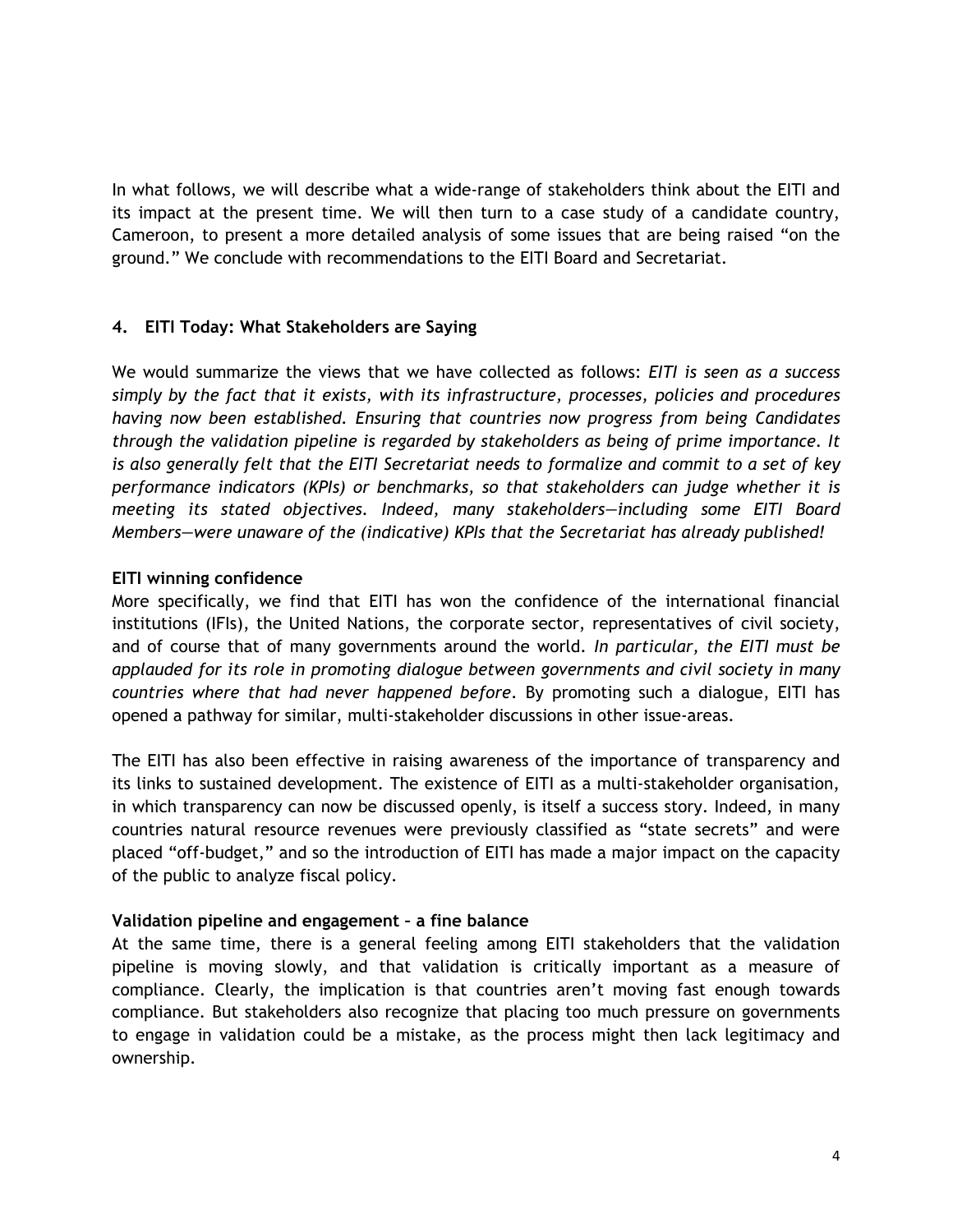#### **Widening participation**

Stakeholders also note that a significant number of oil producing countries are not (yet) participants, including Saudi Arabia and Iran. It is also widely observed that only Norway, among the industrial countries, is a candidate for validation. Many stakeholders expressed the view that former Prime Minister Tony Blair might have "shown the way" back in 2002 by requiring the United Kingdom to adopt the EITI. *This critique, it was noted by some stakeholders, has renewed bite in light of the current global financial crisis, which some observers believe was caused in part by the lack of transparency in the industrial world's financial sector. In short, the distinction once made between industrial and developing world economic governance seems less sharp than it did in the past.*

On the other hand, the EITI's ongoing influence in Africa has been widely hailed by stakeholders. While implementation on the African continent is mixed in the eyes of stakeholders, with some countries making continuing good progress while others are stalling, its overall influence has been beneficial. More evidence on this point will be provided below, in the "case study" presentation of a candidate country, Cameroon.

#### **Effectiveness of policies and procedures**

With respect to EITI policies and procedures, stakeholders express the view that these are generally effective and appropriate. The different tools and mechanisms established, as incorporated in the Sourcebook and the Validation Guide, make the relationship between EITI and its processes reasonably clear. The criteria are objective and the Validation Guide, for example, provides implementing countries with a useful toolkit. Naturally, problems arise at an operational level within candidate countries where the implementation is not always followed through systematically and with the necessary level of commitment—and stakeholders did emphasize that the incorporation of EITI principles into an economy does require a major commitment on the part of candidate countries.

#### **Stakeholder engagement and commitment**

To the extent that the EITI has been a success, much of that is due to the actions of its Board and its Secretariat. The Board has brought together three key constituencies: governments, firms, and civil society. The achievement of maintaining commitment among these stakeholders is *hugely* significant. It is a credit to the Board that it has set high standards in overseeing the development of infrastructure, processes and materials. The Board has also recognized the difficulties inherent in placing too much pressure on candidate countries, while trying to maintain the initiative's momentum: this is a difficult balancing act. *At the same time, some stakeholders have suggested that candidate countries are underrepresented on the Board*, and that Board discussions are dominated by debates between civil society and corporate representatives. Further, working relations between the Board and the World Bank—which does not have a formal seat on the Board—could be improved in the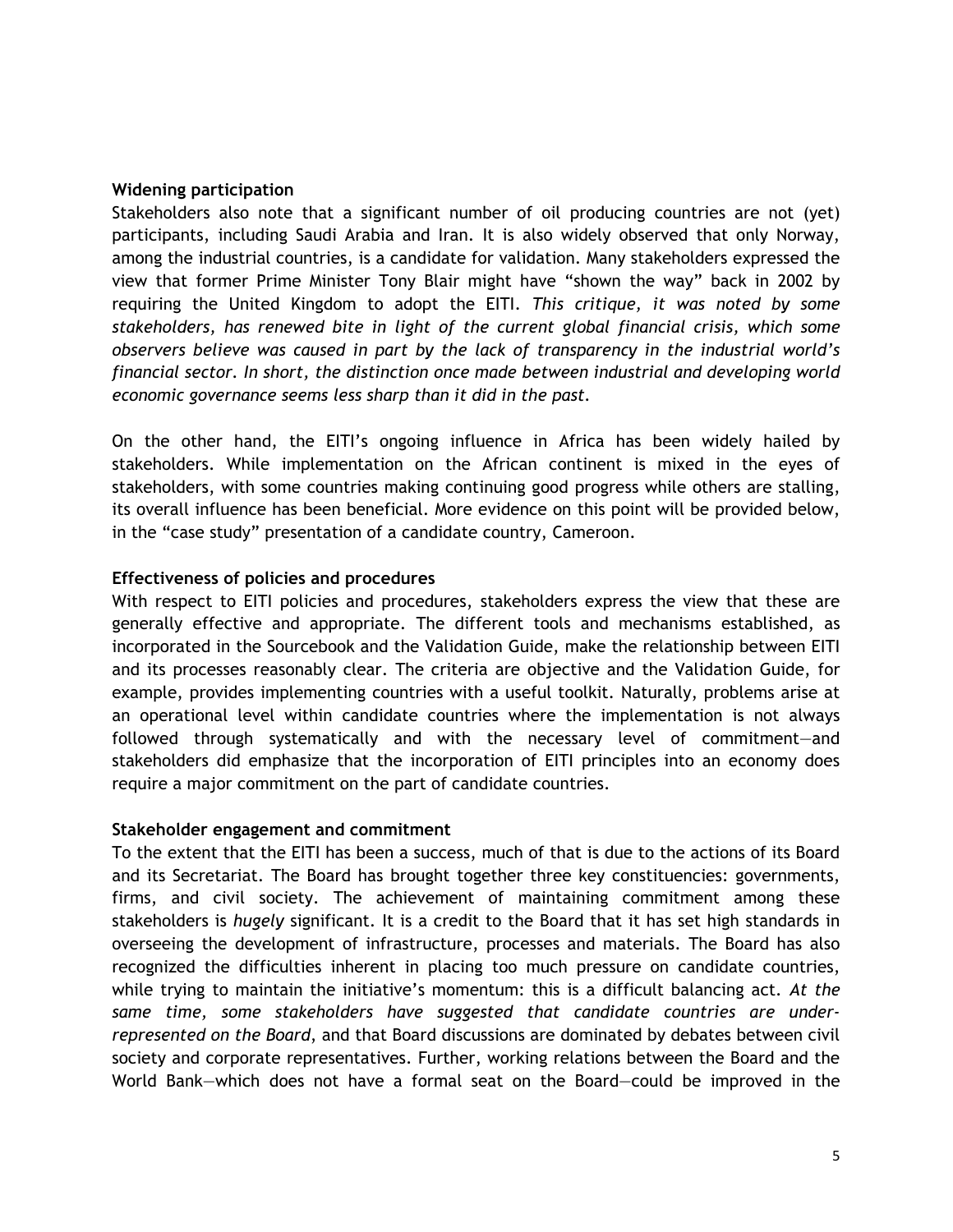interest of greater coherence and efficiency, particularly since the Bank plays an important role in the management of technical assistance funds.

The work of the Secretariat is widely praised by EITI stakeholders. Staff-members are seen as being friendly, helpful, professional, and enthusiastic. *Importantly, they are generally viewed as supportive at both Board and in-country levels, balancing their work to serve both as required.* There is wide recognition that the Secretariat has taken the EITI through a difficult, "start-up" phase. It is clear that the Secretariat is fully utilised and that there are capacity issues. Given the need to improve the diversity of the Secretariat in terms of gender, ethnic origin and North/South hemisphere representation, there is an undoubted opportunity to develop an inward, rolling secondment programme for high-flying representatives of the NGO, Government, and Corporate Sectors. This would have the merit of contributing to alleviating capacity issues, providing a short-term contribution to the diversity agenda issue, and offer NGOs, Government and the Corporate Sector a prestigious opportunity within a unique multistakeholder framework.

#### **Capacity building**

Going forward, there is a view that the Secretariat will need to focus more prominently on capacity-building issues within EITI countries. Very few people within these countries (or indeed within the advanced industrial nations) have the background to review the conciliator and validator reports; analysis of these reports requires fairly detailed knowledge of natural resource accounting and government budgets. While some NGOs like PWYP try to address these capacity shortcomings within developing world nations, it is likely that this is a challenge that EITI will have to face squarely as more people "demand" a greater understanding of the national accounts.

#### **Validation is the central issue**

Perhaps the central issue facing EITI is the validation process and the stark fact that not a single country has yet been validated. *Further,* a*n overwhelming majority of the stakeholders we spoke to do not believe that validation will be rapid in coming years.* This is for several different reasons, ranging from capacity constraints within candidate countries (technical and financial), a fear that EITI might "lose momentum" especially in light of the financial crisis, and the lack of "demand" for EITI among key stakeholders. *Since several candidate countries are now on the cusp of validation, a key issue for the Board and Secretariat to address is how to ensure that a number of these countries now "get over the hump" and become validated, hopefully creating a "snowball effect" that leads other candidates to seek validation in a timely manner*.

In essence, EITI validation needs to become a "club good" with a sharp distinction drawn between those who are "members" and those who are not. *This raises the issue of whether additional incentives can be provided to candidates to get validated; one concern expressed by many stakeholders is that the long-term incentives for EITI validation (e.g. "greater*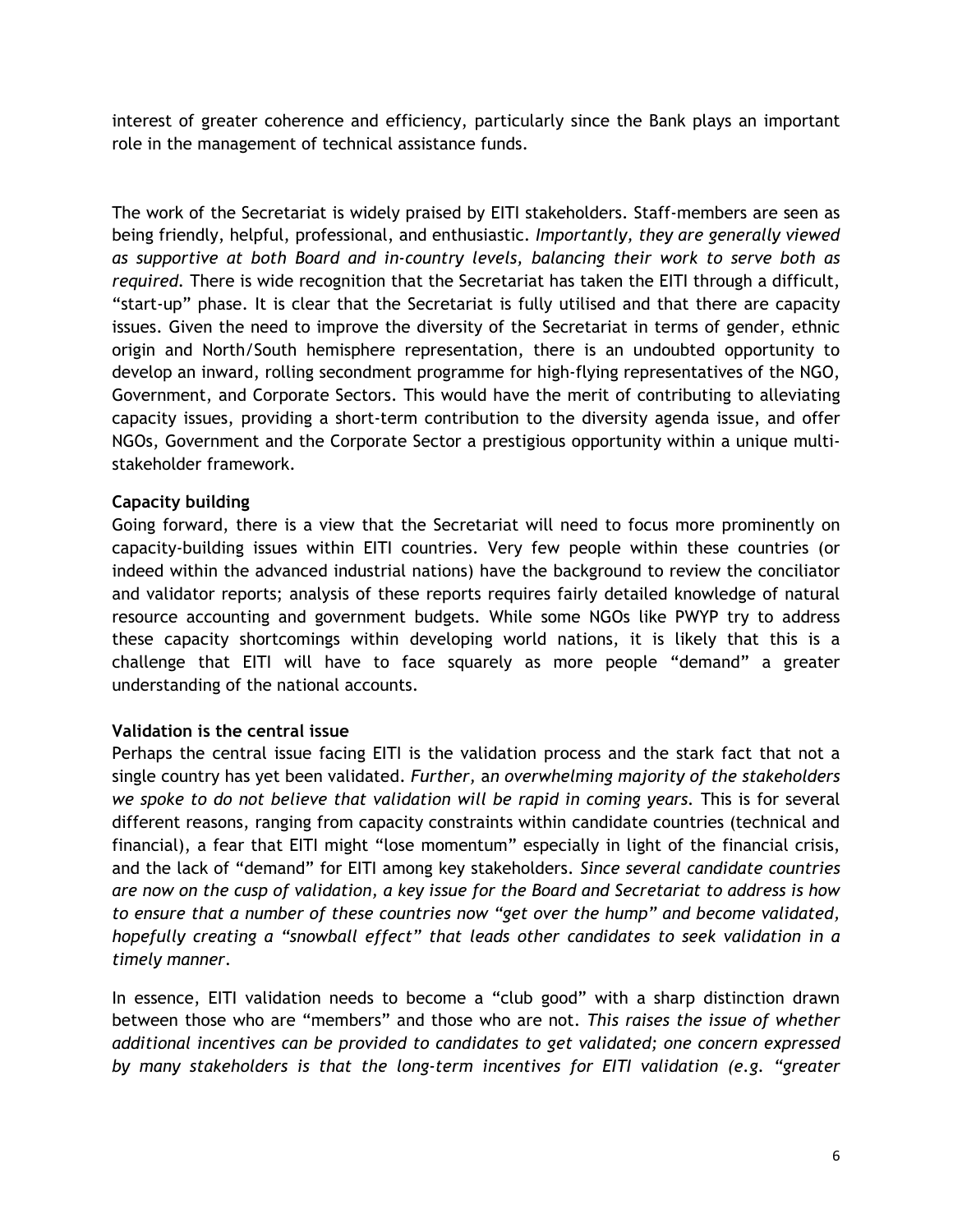*transparency," "sustainable development," "poverty reduction") are somewhat vague, andthat it is difficult to create a causal connection between EITI and these outcomes.*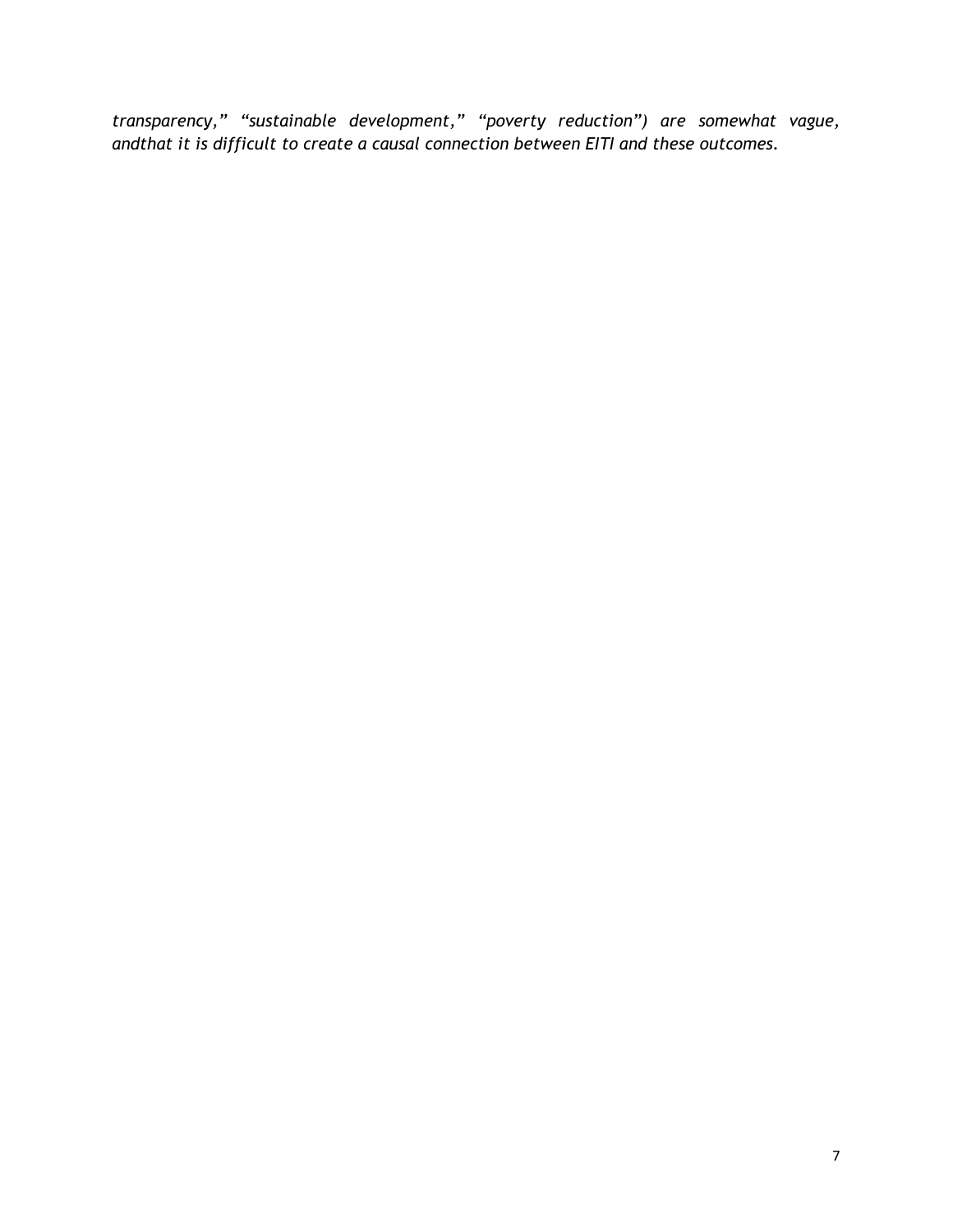Stakeholders also raised some questions about the validation process itself. Of greatest concern is the fact that the validators will be paid by candidate country governments, and thus their objectivity may be questioned. Further, since several of the "approved" validators are basically accounting firms, there is a fear that they will be too focused on the numbers and not enough on broader issues of civil society engagement; that they won't "see the forest for the trees." Still, a large number of stakeholders are hopeful that the validation process will have a positive impact on the specific issue of transparency of natural resource revenues, which is the central purpose of EITI.

#### **EITI's unique position**

*Overall, the EITI has carved for itself a unique place in what one stakeholder called the international community's "transparency industry."* It is much better known than, for example, the Partnership Against Corruption Initiative (PACI) of the World Economic Forum, and it is widely supported by such NGOs as Revenue Watch and PWYP. It has helped to place transparency "on the map" of "good governance" and its multi-stakeholder governance structure is operational and effective. Beyond whatever impact EITI may have on transparency of natural resource revenues, many stakeholders view it as a model for dialogue. In short, the majority of stakeholders are optimistic about EITI and its future. *Still, validation will ultimately tell the tale. If only a few countries get validated within the next few years, and if those that do get validated once and then drop the process, the EITI's future will prove grim*.

#### **5. The EITI in Cameroon - Country Case study**

In 2008, Cameroon ranked #141 (out of 180) on Transparency International's *Corruption Perception Index.* A number of factors, however, have led the government in recent years to confront its governance problems. Cameroon's inclusion in the Highly Indebted Poor Countries (HIPC) program, for example, requires it to produce "poverty reduction strategy papers" for the International Monetary Fund (IMF), and to introduce a host of measures aimed at "good governance" including policies and procedures to address corruption. The IMF (along with the World Bank) has also played a key role in encouraging Cameroon to introduce greater transparency with respect to its natural resource revenues, and the country's decision in 2005 to implement EITI may be viewed in this broader political-economic context.

One challenge facing all those who seek greater transparency in Cameroon's reporting of its natural resource—and in particular, its oil—revenues is the complexity of the country's Production Sharing Agreements (PSAs). It is worth take a moment to sketch the PSA in order to give EITI stakeholders a feeling for the challenge that the initiative faces in shedding light on a very complex industrial sector. Basically, the private oil companies that are operating in Cameroon have to share their production with the government-controlled Societe Nationale des Hydrocarbons (SNH); according to the IMF the split is, on average, 63/37 with the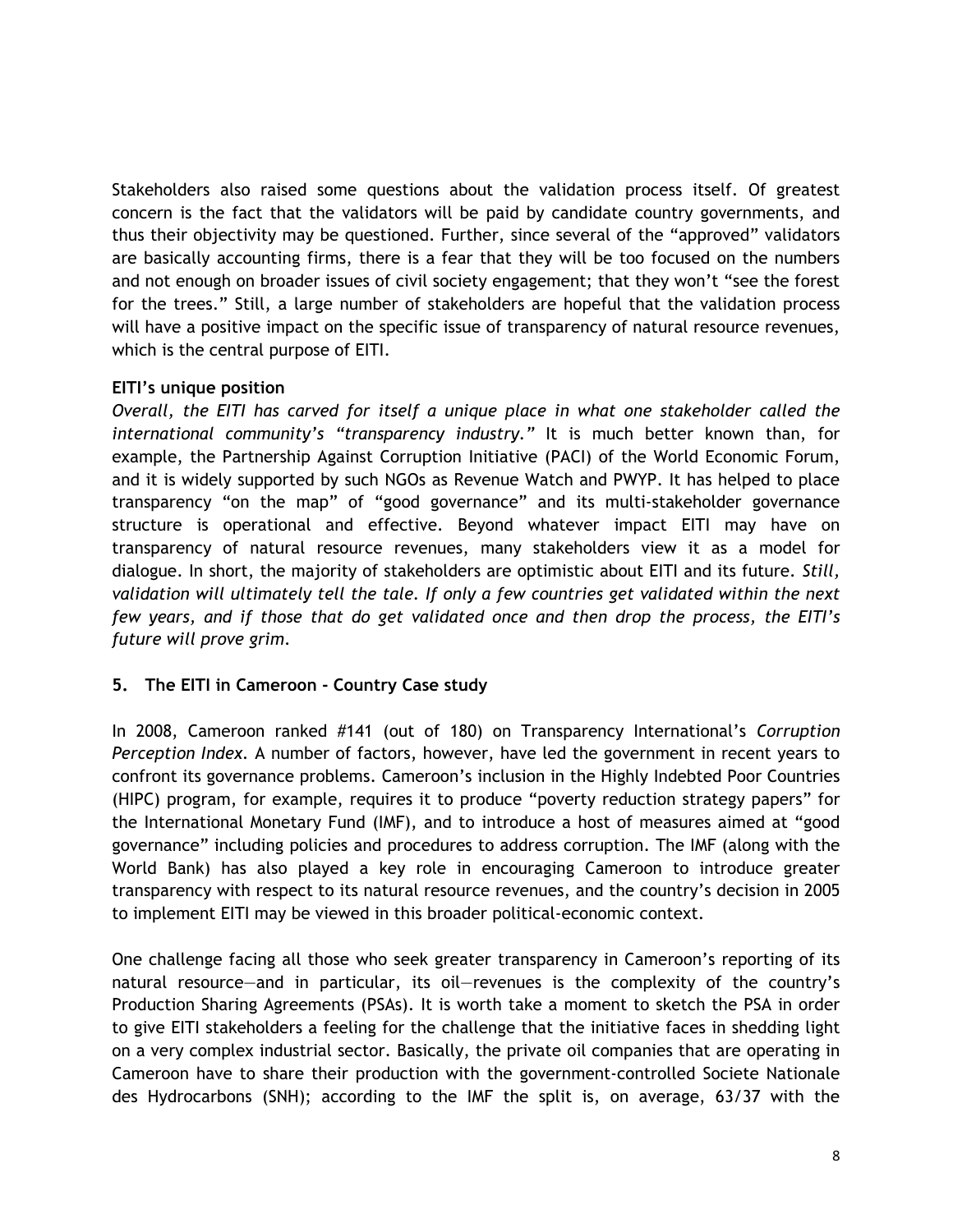majority share going to SNH. At the same time, the PSA calls for a split of corporate operating costs, and a guaranteed "minimum income" for the oil companies as an incentive device for high-risk oil exploration. The flow of funds between SNH, the Cameroon government, and the firms is therefore hardly straight-forward.

In addition, according to an International Monetary Fund report, until 2005 the government did not provide regular information on budgetary payments made by SNH. Thus, the government's decision to implement EITI coincides with pressure from the IMF to provide more detailed information about government revenues. Of course, introducing greater transparency into SNH could be in the government's interest as well.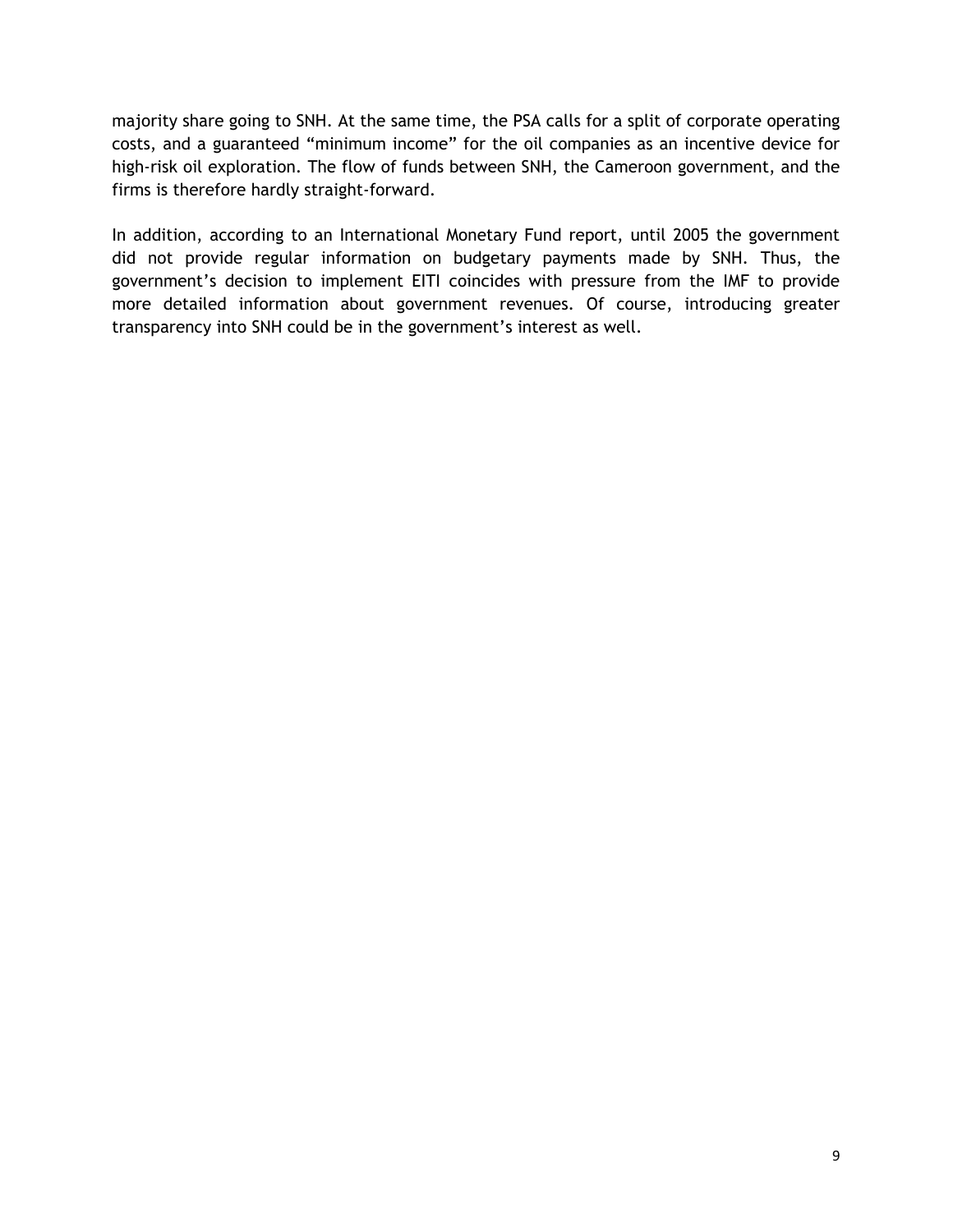As the IMF suggests, "three main issues related to the transfer of oil revenues have been undermining transparency of budgetary operations…First, the government should receive at the end of each month SNH's collected revenue based on net receipts during the month…In practice, however, SNH makes additional deductions…Second…the payments the government receives from SNH are reduced by the amount of the cash advances made by SNH in response to pressing payment requests by the government…This system of cash advances by SNH distorts the elaboration of the budget law…The third issue about the transfer of oil revenue relates to the lack of clarity in the transfer of dividends received by SNH."

It is into this breach that the EITI stepped when Cameroon announced its intention to become a compliant country in March 2005. As in other candidate countries, this has required the government to appoint a Technical Secretariat and a multi-stakeholder National Committee, which would provide the required oversight over the process. These steps having been taken, Cameroon had to conduct a number of public meetings regarding the EITI process, and to select a "conciliator" to review the flow-of-funds between the oil companies and the government. As on January 2009, the Technical Secretariat had released two reconciliations of the Cameroon oil sector, one for the period 2001-2004 (released in November 2006) and another extending through 2005; this latter released in March 2007. As this suggests, one concern expressed by the National Committee along with other outside stakeholders is the delay in reporting, which provides "historical numbers" but ongoing questions about the current budget.

In important respects, the situation in Cameroon reflects our larger findings concerning EITI drawn from our stakeholder questionnaire and interviews. What this means specifically is that we encountered high praise for the work of the Technical Secretariat (the Technical Secretary is an individual from the Ministry of Finance with extensive experience of the oil sector) and for EITI's role in bringing together a multi-stakeholder dialogue concerning oil revenues. EITI was widely praised for bringing oil revenues "on budget" and making it possible to discuss them openly; previously they were basically classified as "state secrets." Indeed, a view that was widely expressed in interviews is that "EITI has created a model for dialogue between government, industry, and civil society."

Yet important reservations about the EITI process were also expressed within Cameroon, some of which may, admittedly, reflect confusion about the initiative's fundamental purpose. Several of these concerns revolved around the reconciliation reports. First, it was alleged that some possible payments from oil companies to the government have gone unreported (for example, payments to win oil leases); to the extent that "off-budget" payments for these leases are largely made "upfront" to government officials, this gap would undermine much of EITI's very purpose. Second, while the conciliator identified "differences" between SNH and government reporting of oil revenues, it only explained a portion of these differences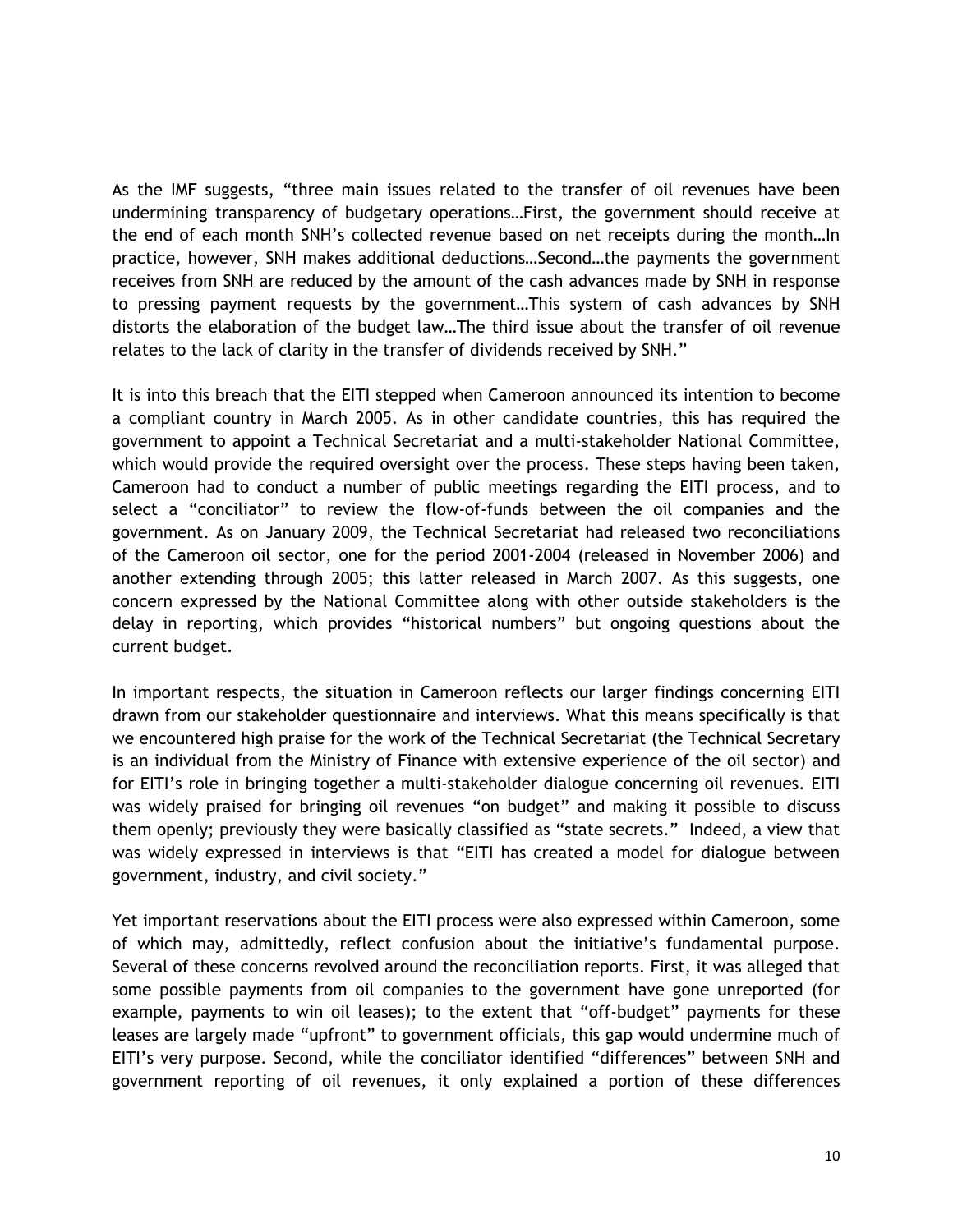(specifically those differences due to "technical" reasons, for example in the calendar years used for reporting or due to exchange rates used). Third, some stakeholders questioned the value of "aggregated" versus "disaggregated" reporting of oil sector revenues, mirroring a wider EITI debate.

Other concerns were expressed with respect to the ability of the public in Cameroon to understand the numbers that have been published, and indeed the EITI National Committee recognizes that a major communication effort is required to introduce EITI to the nation and to help build capacity so that its work can be widely understood. This communication gap is now being addressed, with the introduction of a website and through ongoing discussions with representatives of civil society, including prominently representatives of the different religious groups in Cameroon.

Further, many stakeholders argued that the EITI must work quickly to ensure that *all* natural resources be included in the initiative. The country, for example, has a rich forestry sector and a potentially huge mining sector. With respect to the latter, stakeholders expressed the view that it is important that it be brought into EITI before wide-scale industrial mining begins; today, mining remains largely artisanal.

Of greatest concern to EITI stakeholders in Cameroon, however, was the question of "what is being done with the oil revenues?" As one stakeholder put it, "You can't speak about oil revenues without asking how the oil revenues get spent." While this may be a topic that an "EITI ++" could potentially address, the EITI's current mandate provides no precise guidance on public expenditures at the present time.

Overall, it appears that Cameroon is on-track to achieve validation by March 2010. Its Technical Secretariat is extremely knowledgeable about the oil sector, and the government remains committed to ensuring that it be viewed as EITI compliant. This could serve both domestic and international purposes. Domestically, there is no doubt that corruption has become an increasingly prominent issue in Cameroon, and that this issue is undermining trust in government. Internationally, Cameroon's oil production has been declining for the past decade, and the country needs fresh investment to develop costly, deepwater oil fields. To the extent that the international oil companies now seek EITI compliance, the EITI becomes part of the deal with respect to major investments. On the other hand, if the EITI fails to address allegations of "missing payments" and if it does not convince its stakeholders that the numbers being reported are valid, it could become a victim of scepticism, losing legitimacy and credibility in the process.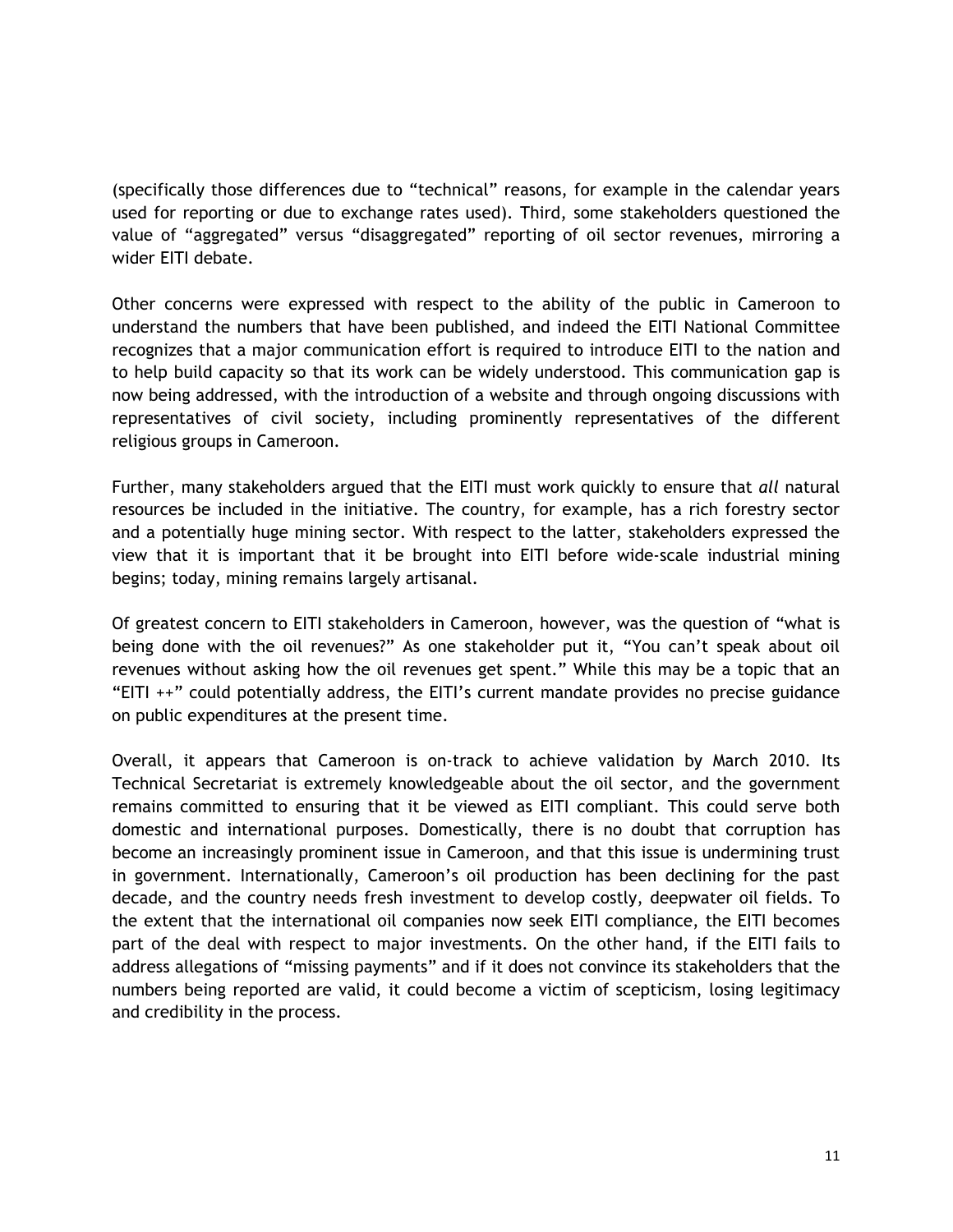#### **6. Recommendations: The Road Ahead**

The EITI is at an arguably critical moment in its history; indeed, that might be one reason why an evaluation of its impact was requested at this time. While stakeholders have been "patient" with the initiative and generally understanding of the fact that it has taken the Board and the Secretariat a few years to learn how to operate and to put together the policies and procedures needed for a legitimate and credible validation process, these same stakeholders now want to see action in terms of country compliance. Should only a very few countries undergo a successful validation process in the next two years it could place the EITI in jeopardy.

#### **Global financial crisis**

To be sure, the global financial crisis has now complicated the EITI's prospects. Countries around the world are now turning to the priority of economic stabilization, placing almost everything else on the back-burner. Low oil prices are placing new oil exploration and production projects on hold given the lack of project financing. These exogenous shocks may well result in less pressure being placed on candidate countries to move ahead and submit to the validation process.

#### **Incentivising compliance**

Given all this, we believe that the EITI's Board and Secretariat, along with the international financial institutions (IFIs) and other committed stakeholders, must focus their attention on ensuring that a significant group of candidate countries move toward compliance in the years ahead. The objective must be to create a core group of countries, a "club," that draws a sharp distinction between candidate and compliant countries. The Board, the Secretariat, and the IFIs may have to consider providing some strong (or "high-powered"), short-term incentives to governments that engage in validation, versus the weaker, long-term incentives that must now currently motivate EITI compliance. While we do not have specific views on the nature of those incentives, they could include a commitment on the part of stakeholders to ensure that compliant countries receive widespread publicity with respect to their achievement, to the extent that this is of interest to them. Given the shortage of project finance, perhaps EITI compliant countries could also receive preferred access to World Bank project lending for oil field (and other natural resource) development, or preferential rates for loans. *In sum, ensuring country compliance in the midst of the current crisis must be the core priority that drives the EITI over the coming year.*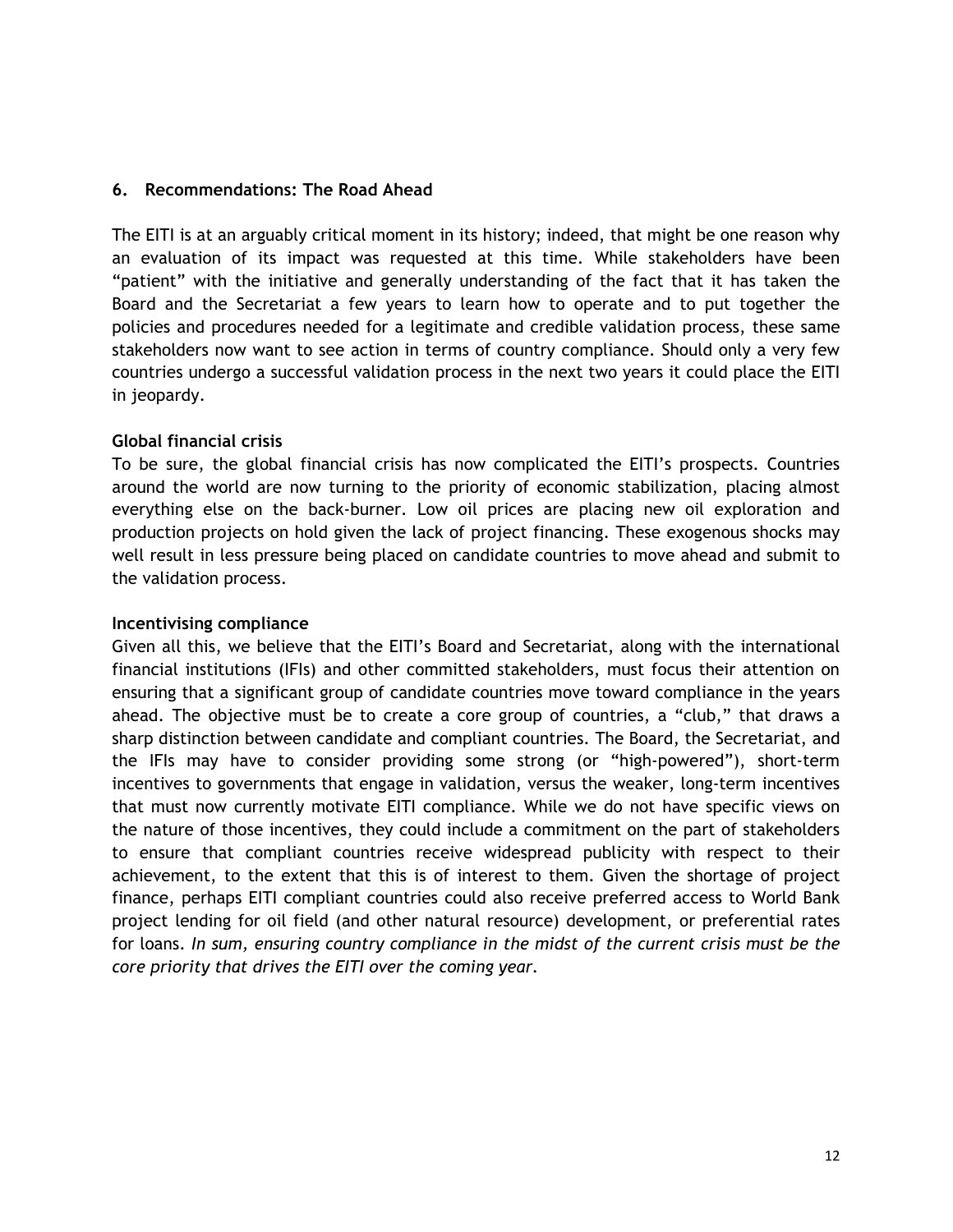#### **Assessing EITI performance**

Relatedly, the EITI Board and Secretariat need to put into place a *formal* set of benchmarks or Key Performance Indicators (KPIs) in order to assess the EITI's performance. Those KPIs need to be carefully thought out beyond the number of countries that have been validated; we are not convinced, however, that all the current KPIs, if only indicative, are really useful for purposes of critical self-evaluation. KPIs should cover both organizational and marketing aspects of the EITI, the former referring to the Initiative's operations (such measures could include gender and country balance among staff-members; training hours, and so forth) and the latter referring to its success in implementation (which should also include attrition meaning countries that leave the EITI). Further, the KPIs need not be purely quantitative but could include longer-range "directional" indicators as well. The EITI will also need to give some thought to indicators that focus on public engagement with the initiative, beyond website visits and newspaper reports. These could include public meetings held on EITI reports, public lectures given on EITI to academic audiences and school groups, case studies written about EITI and other forms of interaction.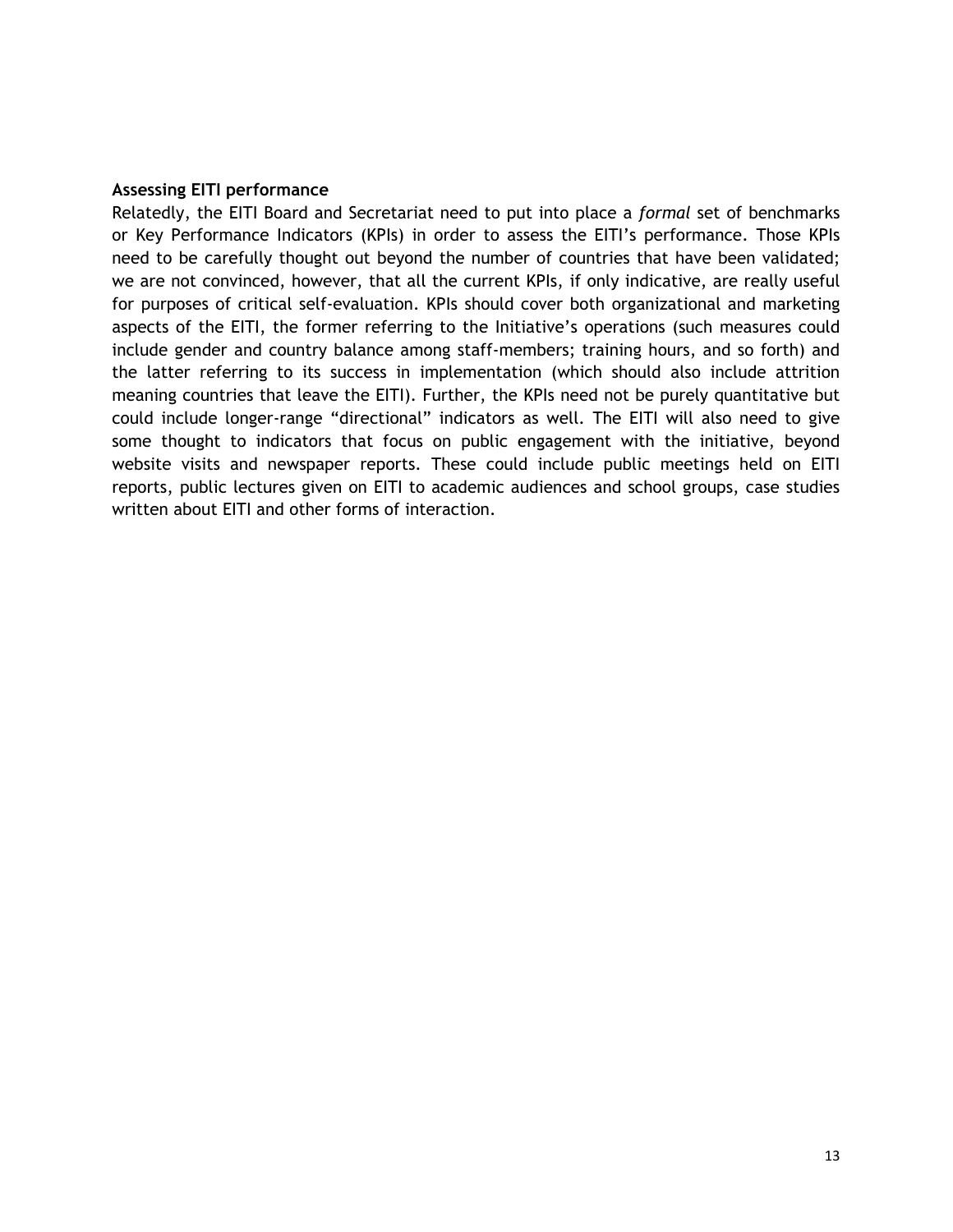### Appendix 1

## **Rating analysis**

| Q1                         | Q <sub>2</sub>                                                | Q3                                            | Q <sub>4</sub>                  | Q <sub>5</sub>                      | Q6                             | $Q$ 7                                                  | Q11                    |              |                                        |                                 |
|----------------------------|---------------------------------------------------------------|-----------------------------------------------|---------------------------------|-------------------------------------|--------------------------------|--------------------------------------------------------|------------------------|--------------|----------------------------------------|---------------------------------|
| Overall<br>assess-<br>ment | Effective-<br>ness and<br>appro-<br>priateness<br>of policies | <b>Evaluate</b><br>progress vs<br><b>KPIs</b> | <b>Evaluate</b><br><b>Board</b> | <b>Evaluate</b><br>Secre-<br>tariat | Hopeful<br>validation<br>rapid | Hopeful<br>validation<br>yields<br>tangible<br>results | Optimism<br>for future | <b>Total</b> | Average<br>score by<br>respon-<br>dent | Total as a %<br>of max<br>Score |
| 6.5                        | 8.0                                                           | 6.0                                           | 8.0                             | 7.0                                 | 7.0                            | 7.5                                                    | 7.0                    | 57.0         | 7.1                                    | 71.3                            |
| 6.0                        | 5.0                                                           | 5.5                                           | 7.5                             | 5.0                                 | $\overline{3.0}$               | 5.0                                                    | $\overline{4.0}$       | 41.0         | $\overline{5.1}$                       | 51.3                            |
| 5.0                        | 7.0                                                           | 7.0                                           | 7.0                             | 9.0                                 | 4.0                            | 6.0                                                    | 5.0                    | 50.0         | 6.3                                    | 62.5                            |
| 8.0                        | 9.0                                                           | $\overline{4.0}$                              | 9.0                             | 10.0                                | 5.0                            | 5.0                                                    | 7.0                    | 57.0         | 7.1                                    | 71.3                            |
| 9.0                        | 9.0                                                           | 9.0                                           | 8.0                             | 9.0                                 | 7.0                            | 6.0                                                    | 8.0                    | 65.0         | 8.1                                    | 81.3                            |
| 7.0                        |                                                               | 5.0                                           | 6.0                             | 6.0                                 | 6.0                            | 7.0                                                    | 6.0                    | 43.0         | 5.4                                    | 53.8                            |
| 6.0                        | 8.0                                                           | $\overline{5.0}$                              | 6.5                             | 8.0                                 | $\overline{5.0}$               | 7.0                                                    | 6.0                    | 51.5         | 6.4                                    | 64.4                            |
| 8.0                        | 7.5                                                           | 3.5                                           | 5.0                             | 7.0                                 | 2.5                            | 5.0                                                    | 6.5                    | 45.0         | 5.6                                    | 56.3                            |
| 8.0                        |                                                               |                                               | 7.0                             | 9.0                                 |                                | 7.0                                                    | 7.0                    | 38.0         | 4.8                                    | 47.5                            |
| 7.5                        | 7.0                                                           | 5.0                                           | 5.0                             | 9.0                                 | 7.0                            | 6.5                                                    | 5.0                    | 52.0         | 6.5                                    | 65.0                            |
| 8.5                        | 8.0                                                           | 6.0                                           |                                 | 9.0                                 | 5.0                            | 5.0                                                    |                        | 41.5         | 5.2                                    | 51.9                            |
| 6.0                        | 8.0                                                           | 4.0                                           | 7.0                             | 6.0                                 | $\overline{3.0}$               | 7.0                                                    | 6.0                    | 47.0         | 5.9                                    | 58.8                            |
| 9.0                        | 6.0                                                           | 9.0                                           | 5.0                             | 8.0                                 | 9.0                            | 10.0                                                   | 10.0                   | 66.0         | 8.3                                    | 82.5                            |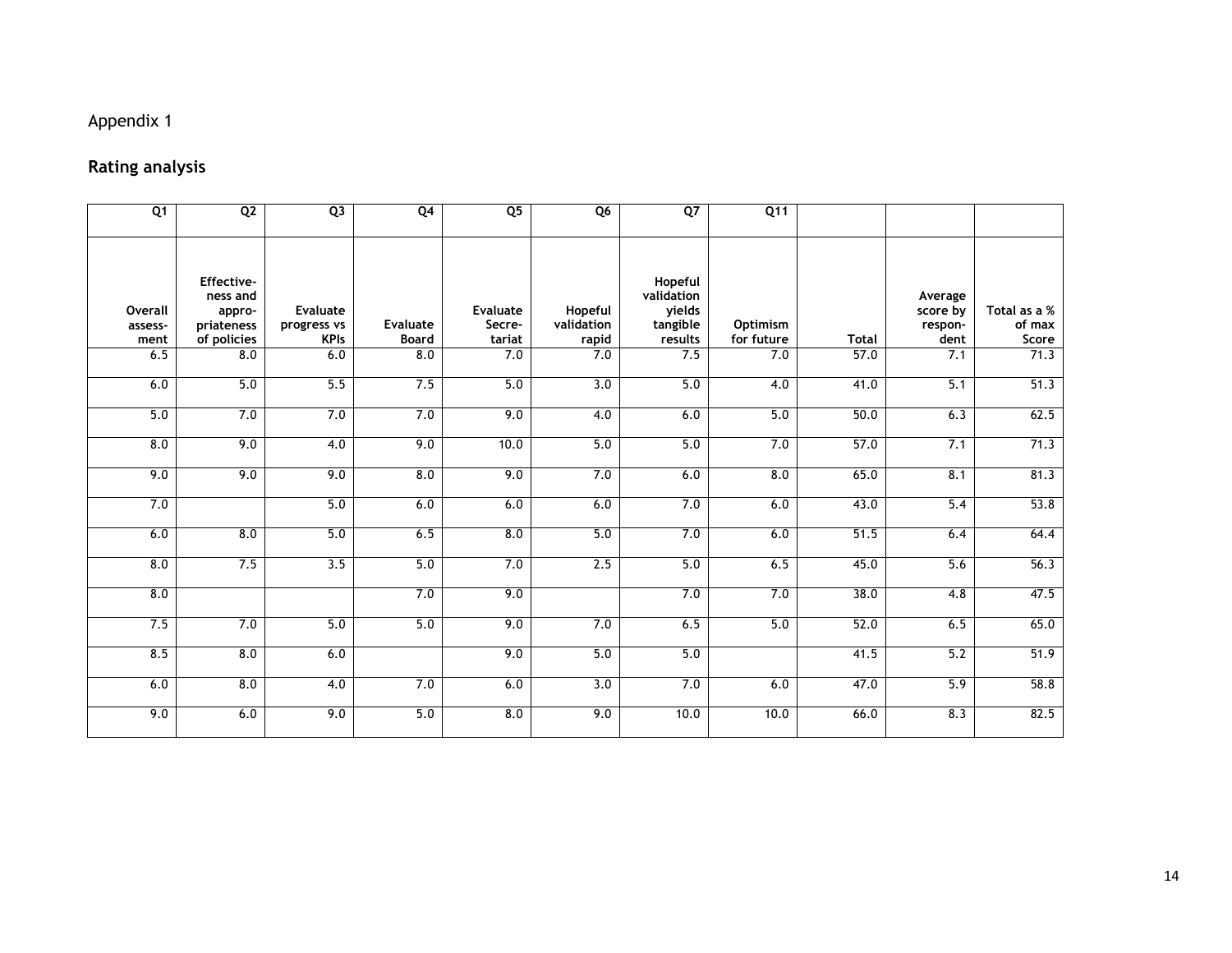| Q <sub>1</sub>             | Q <sub>2</sub>                                                | Q <sub>3</sub>                                | Q <sub>4</sub>                  | Q <sub>5</sub>                      | Q <sub>6</sub>                 | $Q$ 7                                                  | Q11                    |              |                                        |                                 |
|----------------------------|---------------------------------------------------------------|-----------------------------------------------|---------------------------------|-------------------------------------|--------------------------------|--------------------------------------------------------|------------------------|--------------|----------------------------------------|---------------------------------|
| Overall<br>assess-<br>ment | Effective-<br>ness and<br>appro-<br>priateness<br>of policies | <b>Evaluate</b><br>progress vs<br><b>KPIs</b> | <b>Evaluate</b><br><b>Board</b> | <b>Evaluate</b><br>Secre-<br>tariat | Hopeful<br>validation<br>rapid | Hopeful<br>validation<br>yields<br>tangible<br>results | Optimism<br>for future | <b>Total</b> | Average<br>score by<br>respon-<br>dent | Total as a %<br>of max<br>Score |
| 6.0                        | 8.0                                                           | 5.0                                           | $\overline{8.0}$                | $\overline{8.0}$                    | 3.0                            | 8.0                                                    | $\overline{5.0}$       | 51.0         | 6.4                                    | 63.8                            |
| 7.0                        | 7.0                                                           | 5.0                                           | 5.0                             | 7.0                                 | 3.0                            | 6.0                                                    | 5.0                    | 45.0         | 5.6                                    | 56.3                            |
| 8.0                        | 8.0                                                           | 7.0                                           | 8.0                             | 9.0                                 | 5.0                            | 8.0                                                    | 8.0                    | 61.0         | 7.6                                    | 76.3                            |
| $\overline{4.0}$           | 6.0                                                           | 5.0                                           | 5.0                             | $\overline{8.0}$                    | $\overline{3.0}$               | 4.0                                                    | 4.0                    | 39.0         | $\overline{4.9}$                       | 48.8                            |
| 7.0                        | 8.0                                                           | 6.0                                           | 7.0                             | 5.0                                 | 5.0                            | 8.0                                                    | 8.0                    | 54.0         | 6.8                                    | 67.5                            |
| 7.5                        | 8.0                                                           | 4.0                                           | 7.0                             | 7.5                                 | 5.0                            | 4.5                                                    | 7.5                    | 51.0         | 6.4                                    | 63.8                            |
| 7.0                        | 7.0                                                           | 6.0                                           | 7.0                             | 7.0                                 | 5.0                            | 8.0                                                    | 6.0                    | 53.0         | 6.6                                    | 66.3                            |
| 6.5                        | 5.0                                                           | 6.0                                           | 6.0                             | 7.0                                 | 5.0                            | 7.0                                                    | 6.0                    | 48.5         | 6.1                                    | 60.6                            |
| 5.0                        | 5.0                                                           | 1.0                                           | 1.0                             | 9.0                                 | 1.0                            | 5.0                                                    | 5.0                    | 32.0         | 4.0                                    | 40.0                            |
| $\overline{8.0}$           | 5.0                                                           | 7.0                                           | 5.0                             | 5.0                                 | 4.0                            | 7.0                                                    | 7.0                    | 48.0         | 6.0                                    | 60.0                            |
| 7.0                        | 6.5                                                           | 6.0                                           | 5.0                             | 8.0                                 | 8.0                            | 8.5                                                    | 8.0                    | 57.0         | 7.1                                    | 71.3                            |
| 6.0                        | 7.0                                                           | 7.0                                           | 7.0                             | 7.0                                 | 5.0                            | 7.0                                                    | 8.0                    | 54.0         | 6.8                                    | 67.5                            |
| 7.0                        | 8.0                                                           | 7.0                                           | 8.0                             | 7.5                                 | $\overline{4.0}$               | 8.0                                                    | 8.0                    | 57.5         | 7.2                                    | 71.9                            |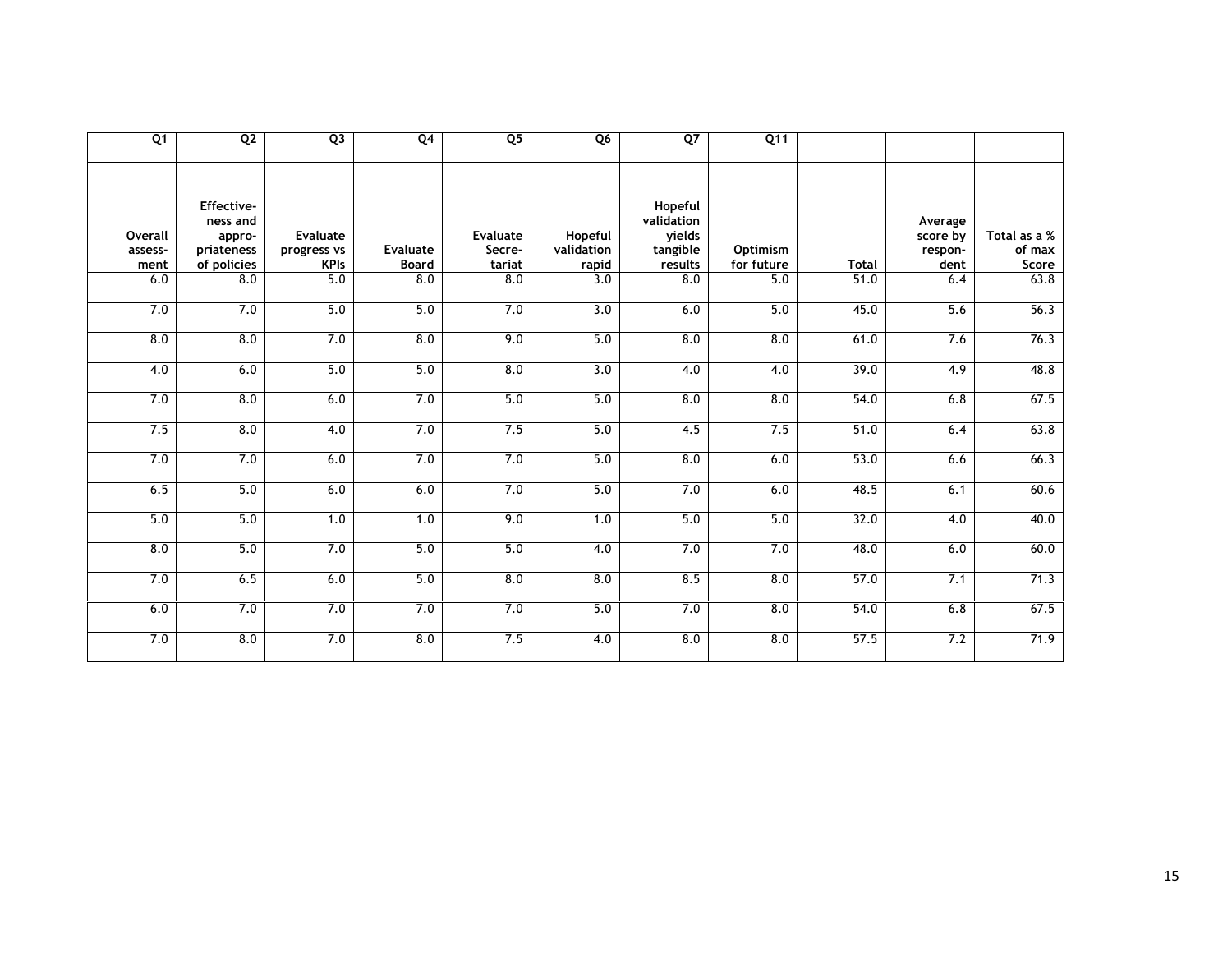| Q1                         | Q <sub>2</sub>                                                       | Q <sub>3</sub>                         | Q4                | Q <sub>5</sub>                      | Q6                             | $Q$ 7                                                  | Q <sub>11</sub>        |        |                                        |                                 |
|----------------------------|----------------------------------------------------------------------|----------------------------------------|-------------------|-------------------------------------|--------------------------------|--------------------------------------------------------|------------------------|--------|----------------------------------------|---------------------------------|
| Overall<br>assess-<br>ment | <b>Effective-</b><br>ness and<br>appro-<br>priateness<br>of policies | Evaluate<br>progress vs<br><b>KPIs</b> | Evaluate<br>Board | <b>Evaluate</b><br>Secre-<br>tariat | Hopeful<br>validation<br>rapid | Hopeful<br>validation<br>yields<br>tangible<br>results | Optimism<br>for future | Total  | Average<br>score by<br>respon-<br>dent | Total as a %<br>of max<br>Score |
| 9.0                        | 9.0                                                                  | 5.0                                    | 9.0               | 6.5                                 | 5.0                            | 8.0                                                    | 3.0                    | 54.5   | 6.8                                    | 68.1                            |
| 6.0                        | 6.0                                                                  | 6.0                                    | 5.0               | 7.0                                 | 4.0                            | 8.0                                                    | 6.0                    | 48.0   | 6.0                                    | 60.0                            |
| 4.0                        | 8.0                                                                  | 7.0                                    | 5.0               | 6.0                                 | 4.0                            | 3.0                                                    | 7.0                    | 44.0   | 5.5                                    | 55.0                            |
| 199.5                      | 194.0                                                                | 159.0                                  | 179.0             | 216.5                               | 132.5                          | 192.0                                                  | 179.0                  | 1451.5 |                                        |                                 |

| <b>High</b> | 20 May | 9.0 <sub>1</sub>                   | 407                         | 9.O' | 10.07                 | $9.0^{\circ}$ | 8.5 |  |
|-------------|--------|------------------------------------|-----------------------------|------|-----------------------|---------------|-----|--|
| <b>Low</b>  | 4.U    | 5.07                               | 407                         | Æ    | U.U                   | n a U         | 4.U |  |
| Average     | . .    | <b><i><u>ALCOHOL: 2005</u></i></b> | <b>Part 200</b><br>. .<br>. | O.Z  | <b>College Street</b> | 4<br>4. OZ    | 6.6 |  |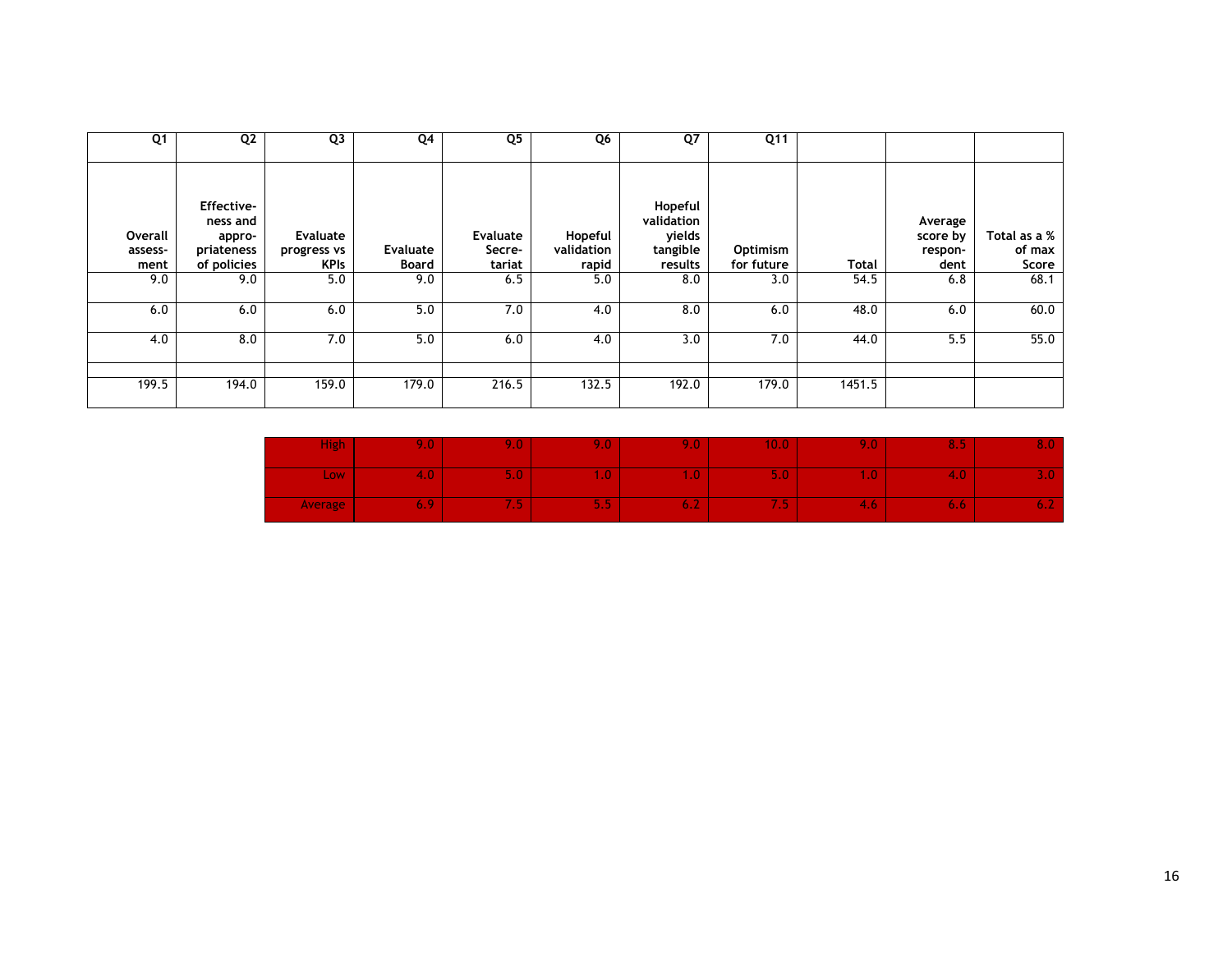#### Appendix 2

#### **Questionnaire Participants**

**Amuan Aka**, Opposition, Paliament, Cameroon **Humphrey Assisi Asobie**, Board Member, EITI and Civil Society Representative **Graham Baxter**, Responsible, Business Solutions, IBLF **Edward Bickham**, Board Member, EITI, and Head of Corporate Affairs, Anglo American **Mrs Boukar Koulsoumi**, Présidence de la République, Cameroon **Stuart Brooks**, International Affairs Advisor, Chevron **José Luis Carbajal**, National Coordinator, Peru **Sefton Darby**, Independent Consultant to EITI; former member of EITI Secretariat , DfID **Paolo De Sa**, World Bank **Willy Egset**, Head, Corporate Social Responsibility, Statoil Hydro **Menye Essimi**, Ministre des Finances, Cameroon **Helga Fastrup Ervic**, Assistant Director General, Ministry of Foreign Affairs, Norway **Bennett Freeman**, EITI Board Member **Dan Ghura**, Mission Chief, Cameroon/Congo, IMF **Gavin Hayman**, Global Witness **Mark Henstridge**, BP **Marie-Ange Kalenga**, Regional co-ordinator, Publish What Your Pay, Africa **John Kelly**, Board Member, Exxon Mobile **Kimaka**, Cameroon **Kiven**, Commission Nationale anti-corruption, Cameroon **Tekam Kouan**, Ministère de la Justice, Cameroon **André Koung a Yombi**, Cameroun **Faustin Koyasse**, WB Regional Programme Officer for EITI, World Bank, Cameroon **Tom Krueger**, Senior Adviser, African Department, IMF **Dupleix Kuenzob**, Chambre du Commerce et de l'Industrie, Cameroon **Célestin Lingo**, Union des Journalistes du Cameroon, Cameroon **Karina Litvack**, FandC **Geir Lokken**, Assistant Director General, Ministry of Foreign Affairs, Norway **Adil Mamadov**, Head, EITI Secretariat for Azerbaijan **Liman Malloum**, Section Camerounaise Transparency International, Cameroon **Mantsaï**, Conférence Episcopale, Cameroon **Oscar Matib**, Ministre en charge des Mines, Cameroon **Mba Mba**, Mayor of Kribi, Cameroon **Charles McPherson**, IMF Financial Affairs Department and World Bank **Paul Mitchell**, Principal, Mitchell Mclennan, Australia; Independent Consultant to EITI and former Board Member, EITI